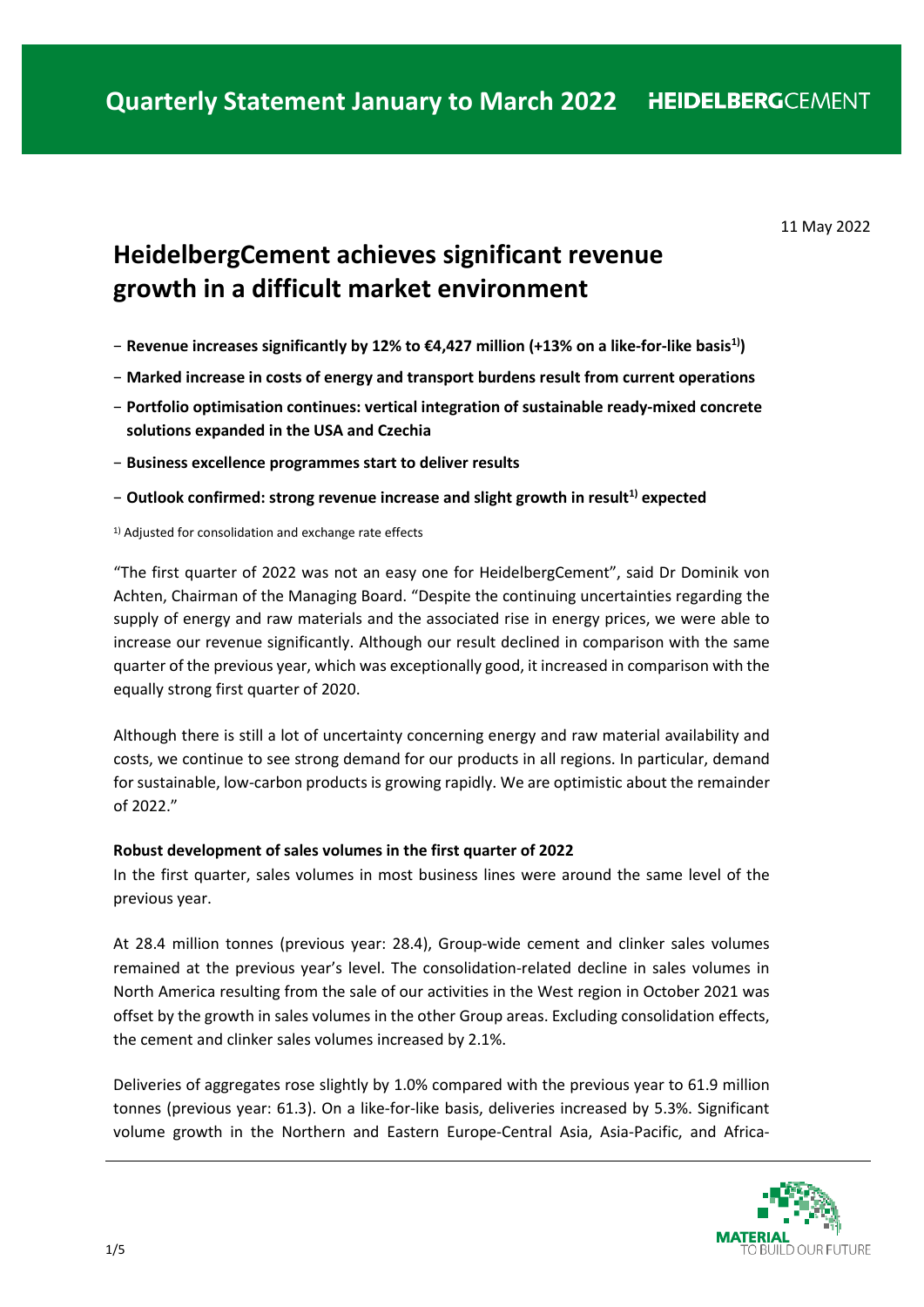Eastern Mediterranean Basin Group areas were offset by decreases in sales volumes in Western and Southern Europe, as well as consolidation-related declines in North America.

Sales volumes of ready-mixed concrete fell by 2.0% to 10.6 million cubic metres (previous year: 10.8). Excluding consolidation effects, sales volumes grew by 1.6%. While deliveries in Northern and Eastern Europe-Central Asia and Africa-Eastern Mediterranean Basin were noticeably above the level of the previous year, with a slight increase in Western and Southern Europe and Asia-Pacific, sales volumes in North America declined, primarily as a result of consolidation.

Asphalt deliveries decreased considerably by 29.7% to 1.4 million tonnes (previous year: 2.0). On a like-for-like basis, deliveries fell by 5.2%.

#### **Development of revenue and results**

Revenue rose significantly by 11.8% in comparison with the previous year to  $\epsilon$ 4,427 million (previous year: 3,958). Excluding consolidation and exchange rate effects, the growth amounted to 13.0%. In particular, price increases in all Group areas contributed to the revenue growth. Changes to the scope of consolidation of €170 million had a negative effect on revenue, while exchange rate effects of €109 million had a positive impact.

The result from current operations before depreciation and amortisation (RCOBD) fell by €145 million, i.e. 26.9%, to €394 million (previous year: 538). Excluding consolidation and exchange rate effects, the operational decline amounted to €140 million, resulting in a figure 25.4% below the previous year's level. The decline in result was attributable to the significantly higher costs of energy and transport compared with the same quarter of the previous year, which could only be partially offset despite increases in our sales prices. The RCOBD margin, i.e. the ratio of the result from current operations before depreciation and amortisation to revenue, fell to 8.9% (previous year: 13.6). The result from current operations decreased by 59.3% to €91 million (previous year: 223).

#### **Further portfolio optimisation**

HeidelbergCement is improving its vertical integration in Czechia to further develop its sustainable product portfolio. On 1 April 2022, the company purchased six ready-mixed concrete plants and one sand pit in the Moravia region. In addition, HeidelbergCement has further expanded its presence in the southeast of the USA. On 4 April 2022, the company acquired all the assets of Meriwether Ready Mix, a leading producer of ready-mixed concrete in the Atlanta area.

# **Continued progress on sustainability**

With a view to achieving carbon neutrality, HeidelbergCement is working to implement a large number of measures, including increasing the proportion of sustainable, carbon-reduced

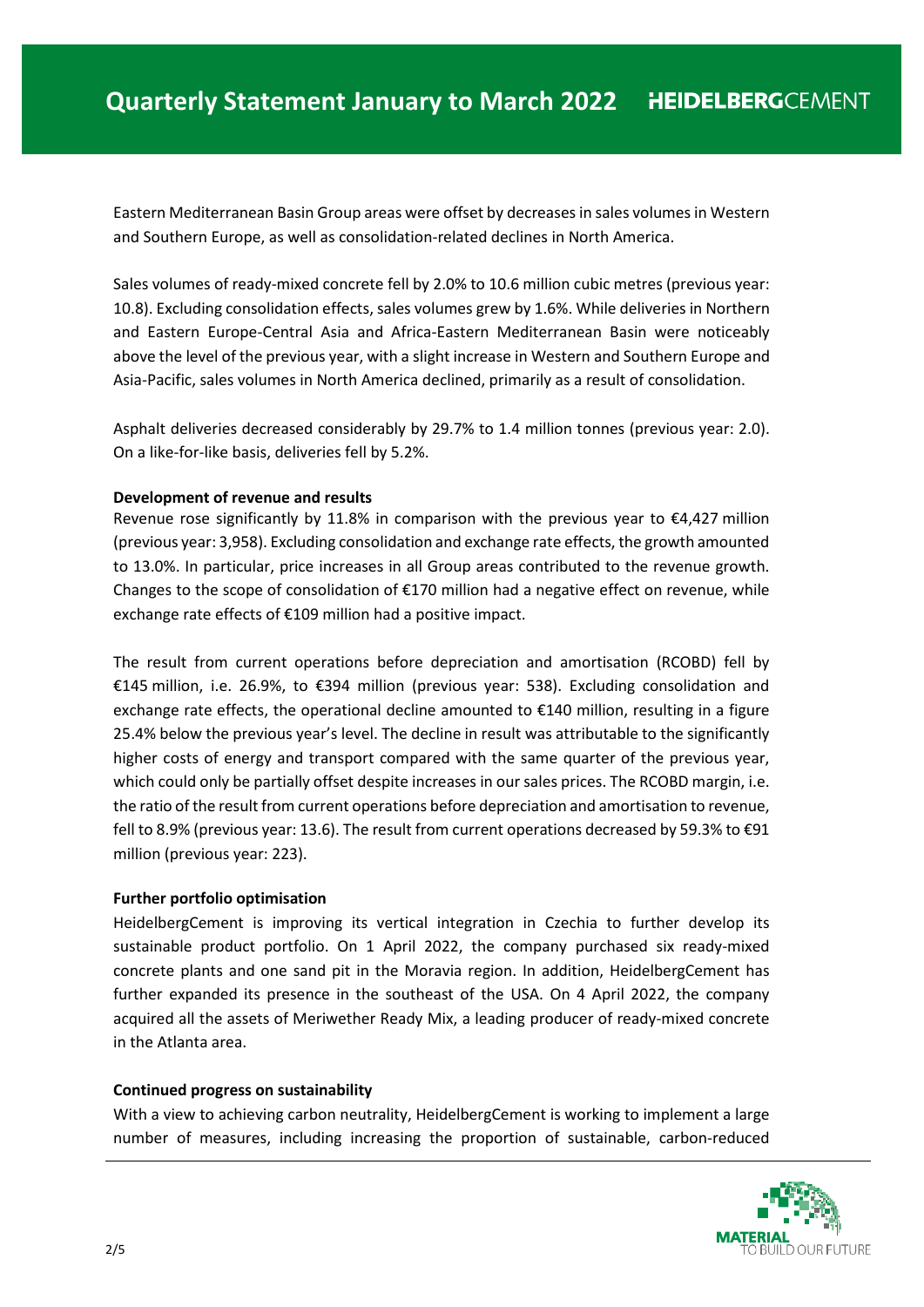concrete products. At the beginning of the year, the sustainable concrete portfolio was expanded in the German market under the EcoCrete brand. Depending on the application, EcoCrete offers a  $CO<sub>2</sub>$  reduction of up to 66% per cubic metre of concrete, which is achieved technically and without compensatory measures.

Progress is also being made in the various carbon capture, use, and storage (CCUS) projects that the company is advancing worldwide. For example, HeidelbergCement's subsidiary Lehigh Cement agreed to cooperate with Enbridge Inc. for the transport and storage of the  $CO<sub>2</sub>$  emissions to be captured at the cement plant in Edmonton, Canada. At the Edmonton plant, the first industrial-scale CCUS plant in North America is currently being built, with the aim of capturing around 780,000 tonnes of  $CO<sub>2</sub>$  each year.

# **Share buyback programme continued**

In the first quarter of 2022, HeidelbergCement continued its share buyback programme, which was launched in August 2021. Previously, on 13 January 2022, all 5,324,577 treasury shares acquired under the first tranche were cancelled with a reduction in the subscribed share capital. As of this date, the subscribed share capital of HeidelbergCement AG amounts to €579,275,700 and is divided into 193,091,900 no-par value shares. The second tranche of the share buyback programme with a planned volume of €300 to €350 million started on 7 March 2022 and is scheduled to be completed by 31 August 2022 at the latest. By 6 May 2022, a total of around 2.1 million treasury shares had been purchased via the stock exchange at a total price of around  $£113.4$  million.

# **Outlook for 2022 confirmed**

"Demand for our building materials remains high in all regions, despite the persistently volatile market conditions," said Dr Dominik von Achten. "In addition, the efficiency programmes with a focus on our sales prices and costs are starting to deliver results. We thus expect to see strong growth momentum for the rest of the year."

In view of these circumstances, HeidelbergCement confirms its outlook for the whole of 2022. The company anticipates strong growth in revenue and a slight increase in the result from current operations, in both cases before consolidation and exchange rate effects.

# **Risks and opportunities**

Risks that may have a significant impact on our assets, financial, and earnings position in the 2022 financial year and in the foreseeable future are described in the Annual Report 2021 in the Risk and opportunity report chapter on page 70 f.

The risk from the price trend in the raw materials and energy markets has already been partially materialised in the course of the Russia–Ukraine war. In this context, uncertainties remain.

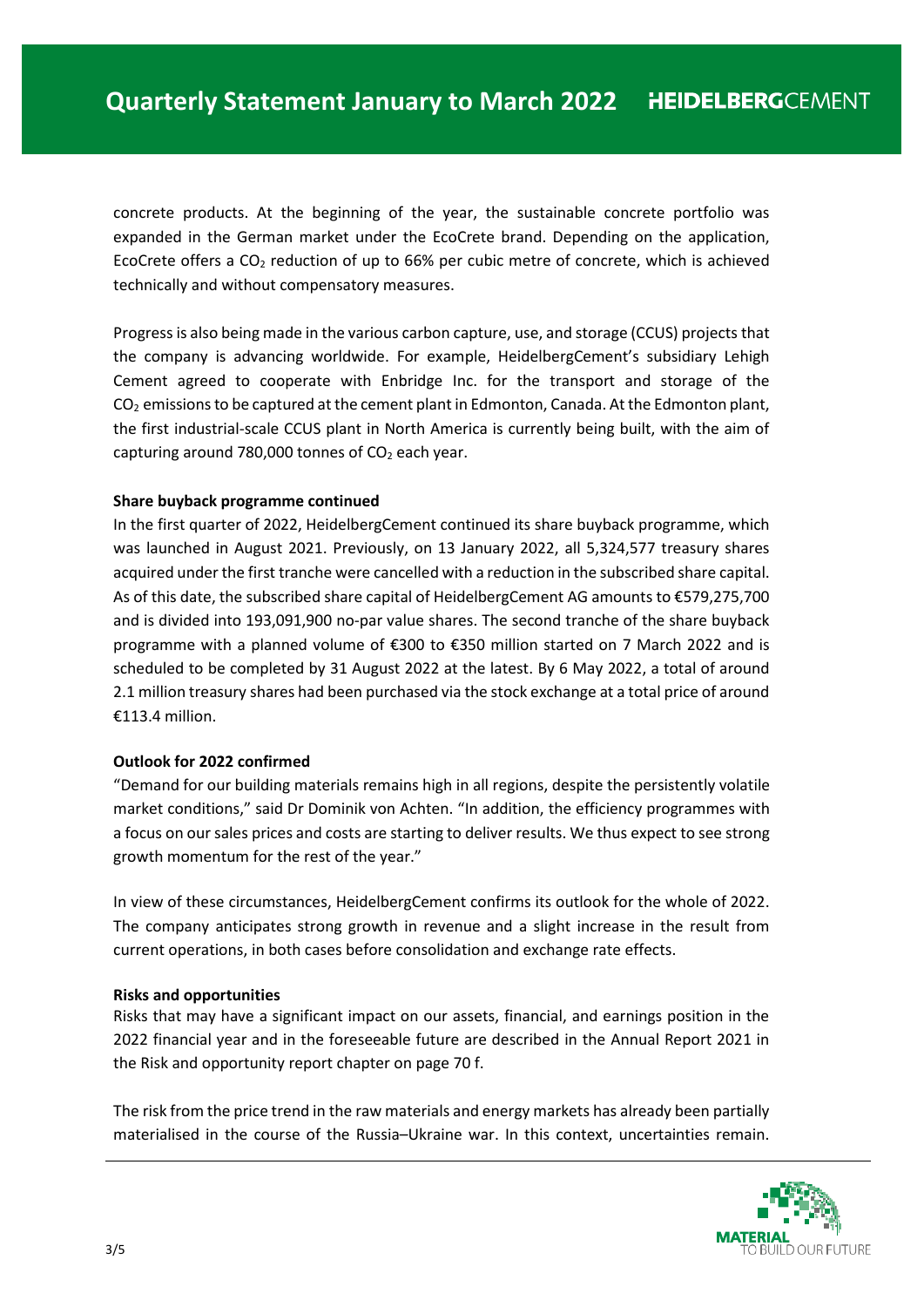Moreover, the IMF lowered its growth forecast for the global economy for the current year in April 2022 from 4.4% to 3.6%. In Europe, the risk of recession has increased as a result of rising inflation and strained supply chains. We classify this as a general risk with a possible impact on the entire Group and possibly a rapid occurrence.

In a holistic view of individual risks and the overall risk situation, there are, from today's perspective, no identifiable risks that could jeopardise the company as a going concern.

An overview of our sales and financial figures for the first quarter of 2022 can be found in the factsheet unde[r Reports and presentations \(www.heidelbergcement.com\).](https://www.heidelbergcement.com/en/reports-and-presentations)